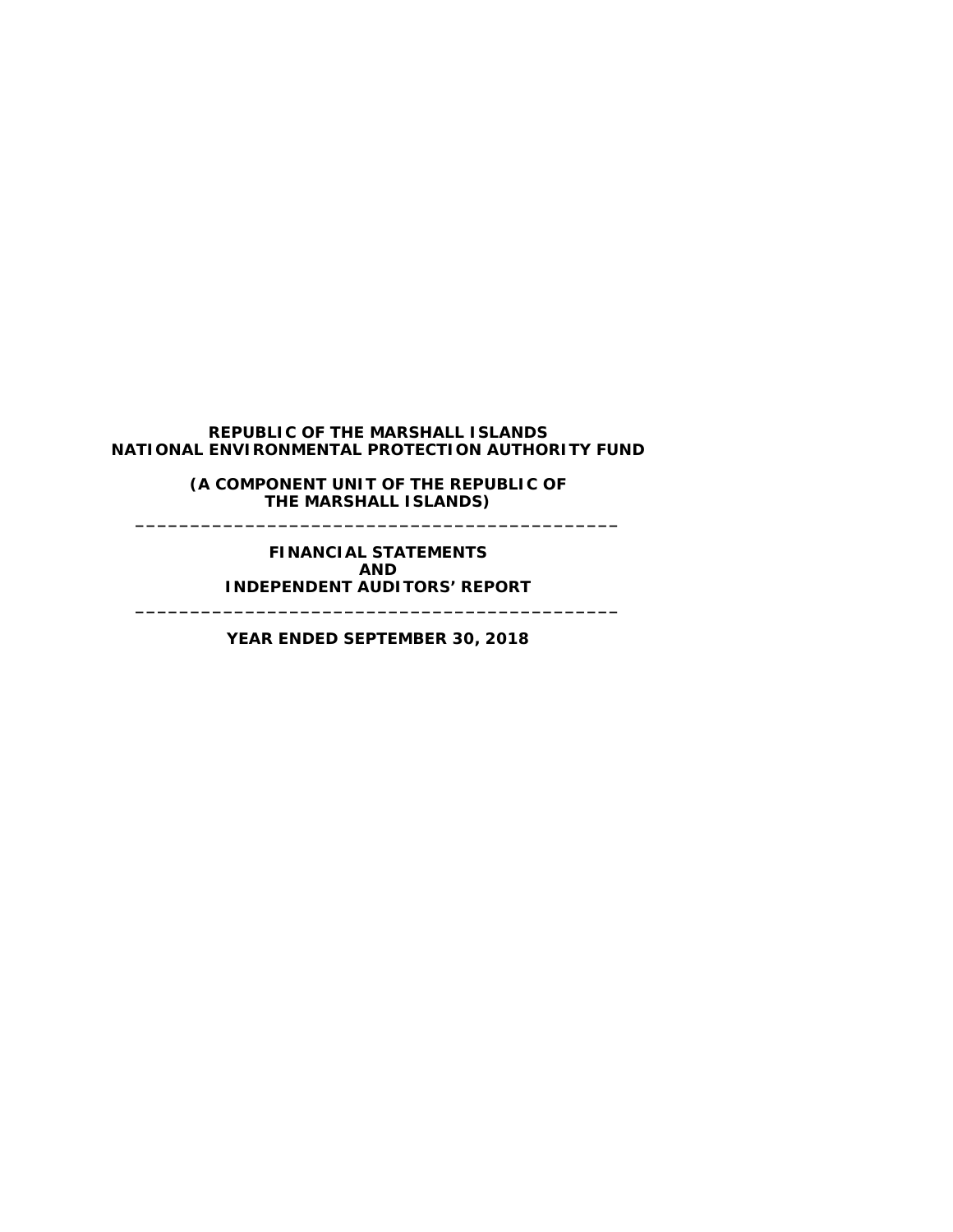Year Ended September 30, 2018

Table of Contents

|      |                                                                                                                                                                                            | Page No. |
|------|--------------------------------------------------------------------------------------------------------------------------------------------------------------------------------------------|----------|
| Ι.   | INDEPENDENT AUDITORS' REPORT                                                                                                                                                               | 1        |
| Н.   | MANAGEMENT'S DISCUSSION AND ANALYSIS                                                                                                                                                       | 3        |
| III. | <b>FINANCIAL STATEMENTS:</b>                                                                                                                                                               |          |
|      | Statement of Net Position                                                                                                                                                                  | 7        |
|      | Statement of Revenues, Expenses and Changes in Net Position                                                                                                                                | 8        |
|      | Statement of Cash Flows                                                                                                                                                                    | 9        |
|      | Notes to Financial Statements                                                                                                                                                              | 10       |
| IV.  | INDEPENDENT AUDITORS' REPORT ON COMPLIANCE WITH<br>LAWS AND REGULATIONS                                                                                                                    |          |
|      | Independent Auditors' Report on Internal Control Over Financial<br>Reporting and on Compliance and Other Matters Based on an<br>Audit of Financial Statements Performed in Accordance With | 16       |
|      | Government Auditing Standards                                                                                                                                                              |          |
|      | Unresolved Prior Year Findings                                                                                                                                                             | 18       |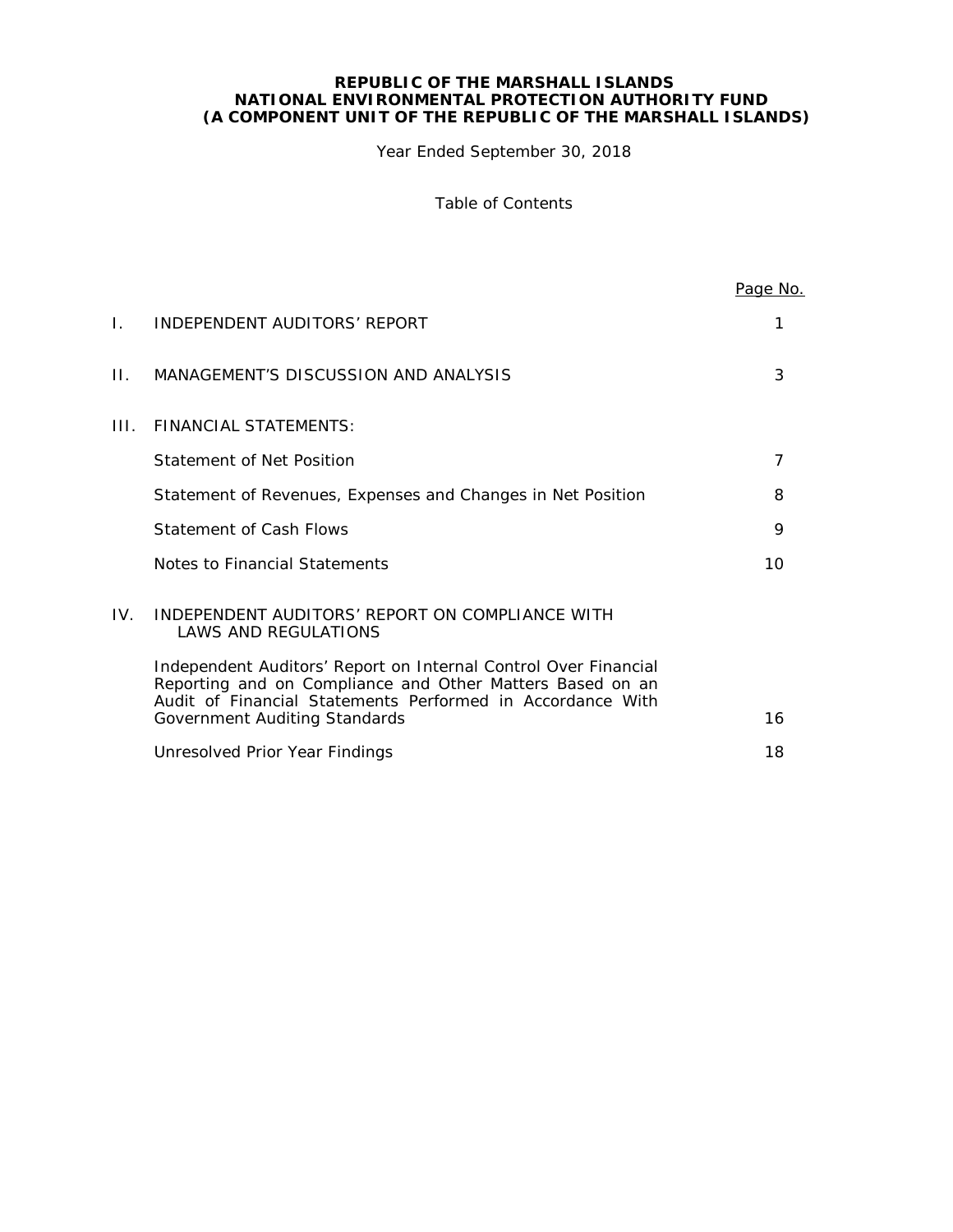Deloitte & Touche LLP 361 South Marine Corps Drive Tamuning, GU 96913-3973 USA

Tel: +1 (671) 646-3884 Fax: +1 (671) 649-4265

www.deloitte.com

# **INDEPENDENT AUDITORS' REPORT**

Board of Directors Republic of the Marshall Islands National Environmental Protection Authority Fund:

# **Report on the Financial Statements**

We have audited the accompanying financial statements of the Republic of the Marshall Islands National Environmental Protection Authority Fund (EPA), a component unit of the Republic of the Marshall Islands, which comprise the statement of net position as of September 30, 2018 and the related statements of revenues, expenses and changes in net position and of cash flows for the year then ended, and the related notes to the financial statements.

# *Management's Responsibility for the Financial Statements*

Management is responsible for the preparation and fair presentation of these financial statements in accordance with accounting principles generally accepted in the United States of America; this includes the design, implementation, and maintenance of internal control relevant to the preparation and fair presentation of financial statements that are free from material misstatement, whether due to fraud or error.

#### *Auditors' Responsibility*

Our responsibility is to express an opinion on these financial statements based on our audit. We conducted our audit in accordance with auditing standards generally accepted in the United States of America and the standards applicable to financial audits contained in *Government Auditing Standards,* issued by the Comptroller General of the United States. Those standards require that we plan and perform the audit to obtain reasonable assurance about whether the financial statements are free from material misstatement.

An audit involves performing procedures to obtain audit evidence about the amounts and disclosures in the financial statements. The procedures selected depend on the auditor's judgment, including the assessment of the risks of material misstatement of the financial statements, whether due to fraud or error. In making those risk assessments, the auditor considers internal control relevant to the entity's preparation and fair presentation of the financial statements in order to design audit procedures that are appropriate in the circumstances, but not for the purpose of expressing an opinion on the effectiveness of the entity's internal control. Accordingly, we express no such opinion. An audit also includes evaluating the appropriateness of accounting policies used and the reasonableness of significant accounting estimates made by management, as well as evaluating the overall presentation of the financial statements.

We believe that the audit evidence we have obtained is sufficient and appropriate to provide a basis for our audit opinion.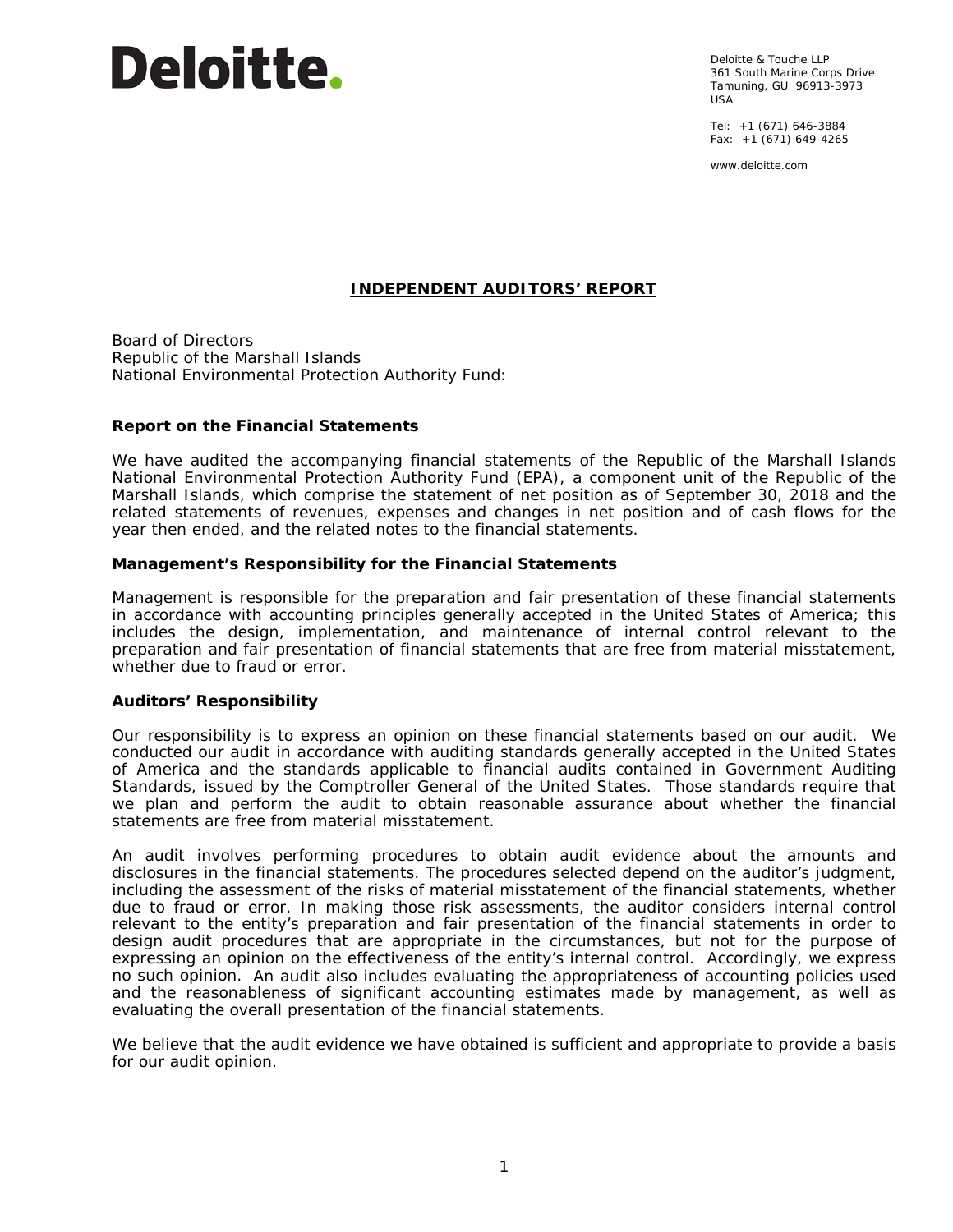# *Opinion*

In our opinion, the financial statements referred to above present fairly, in all material respects, the financial position of EPA as of September 30, 2018 and the changes in its financial position and its cash flows for the year then ended in accordance with accounting principles generally accepted in the United States of America.

#### *Emphasis-of-Matter*

#### *Restatement*

As discussed in Note 6 to the financial statements, beginning net position has been restated to correct an error. Our opinion is not modified with respect to this matter.

#### *Other Matters*

#### *Required Supplementary Information*

Accounting principles generally accepted in the United States of America require that the Management's Discussion and Analysis on pages 3 through 6 be presented to supplement the financial statements. Such information, although not a part of the financial statements, is required by the Governmental Accounting Standards Board who considers it to be an essential part of financial reporting for placing the financial statements in an appropriate operational, economic, or historical context. We have applied certain limited procedures to the required supplementary information in accordance with auditing standards generally accepted in the United States of America, which consisted of inquiries of management about the methods of preparing the information and comparing the information for consistency with management's responses to our inquiries, the financial statements, and other knowledge we obtained during our audit of the financial statements. We do not express an opinion or provide any assurance on the information because the limited procedures do not provide us with sufficient evidence to express an opinion or provide any assurance.

#### **Other Reporting Required by** *Government Auditing Standards*

In accordance with *Government Auditing Standards*, we have also issued our report dated June 24, 2019, on our consideration of EPA's internal control over financial reporting and on our tests of its compliance with certain provisions of laws, regulations, contracts, and grant agreements and other matters. The purpose of that report is solely to describe the scope of our testing of internal control over financial reporting and compliance and the results of that testing, and not to provide an opinion on the effectiveness of EPA's internal control over financial reporting or on compliance. That report is an integral part of an audit performed in accordance with *Government Auditing Standards* in considering EPA's internal control over financial reporting and compliance.

 $\sqrt{a^2 + b^2}$ 

June 24, 2019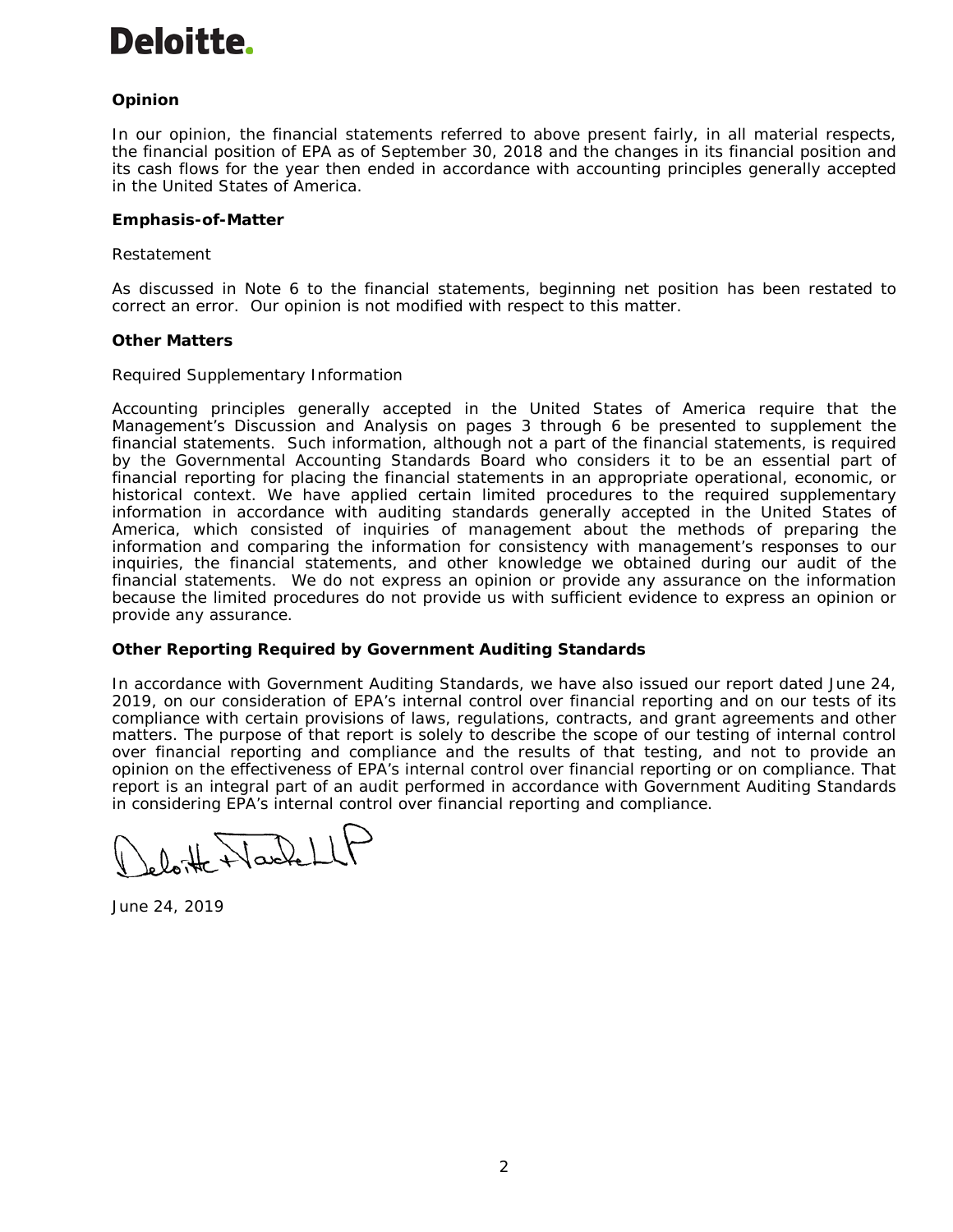Management's Discussion and Analysis Year Ended September 30, 2018

This section of the Environmental Protection Authority annual financial report presents our discussion and analysis of EPA's financial performance during the fiscal year that ended on September 30, 2018. Please read it in conjunction with the financial statements, which follow this section.

# **EPA PURPOSE AND MANDATE**

EPA was first established in 1984 while the RMI was in its last years as a UN Trust Territory administered by the USA. The *Environmental Protection Act* and the activities encompassed by the EPA were largely set up at that time. A global shift in focus towards environmental issues, increased rate of development and issues such as waste management on small islands has left the EPA in a rapidly changing environment with a need to reassess its role and mandate. As a result of the foregoing, EPA is looked upon by the general public and government for the total management of the environment although our acts only give us the authority to protect and police and these acts in some cases are so general in nature that we do not have a clear authority to act to protect in some cases.

The purpose of EPA in the RMI is to study and monitor the human and natural impacts in the following major areas:

- Water Quality Monitoring and Laboratory
- Land, Coastal, and Conservation Management
- Waste and Pollution and;
- Education and Awareness

The functions and duties of the EPA are mandated under the following Acts and Legislation:

- An Act to provide for the establishment of a National Environmental Protection Authority for the protection and management of the environment National Environment Protection Act 1984 [P.L. 1984-31][P.L. 1987-2]
- EPA is responsible for the administration, control, custody and management of the Coastal Zone, and for the implementation of the provisions of the *Coastal Conservation Act (1988)*, with respect to the obligations and mandates described above in the *Environment Protection Act (1984)*[P.L. 1988-13].
- *Public Health, Safety and Welfare Act, Chapter 1 Public Health and Sanitation*, EPA in the past conducted food inspections to improve safety of foods sold by grocery stores, restaurants and cooked food. EPA continues to do public awareness on the importance of having sanitary toilet facilities and septic systems; however budgetary constraints and limited human resources have limited EPAs ability to continue to take the lead on Food Safety in the RMI. This issue is currently being revisited with the Min. of Health, which has the mandate to undertake these functions.
- EPA is also mandated to administer and enforce the Ozone *Layer Protection Regulations (2004)* and the *Pesticides and Persistent Organic Pollutants (POPs) Regulations (2004)*.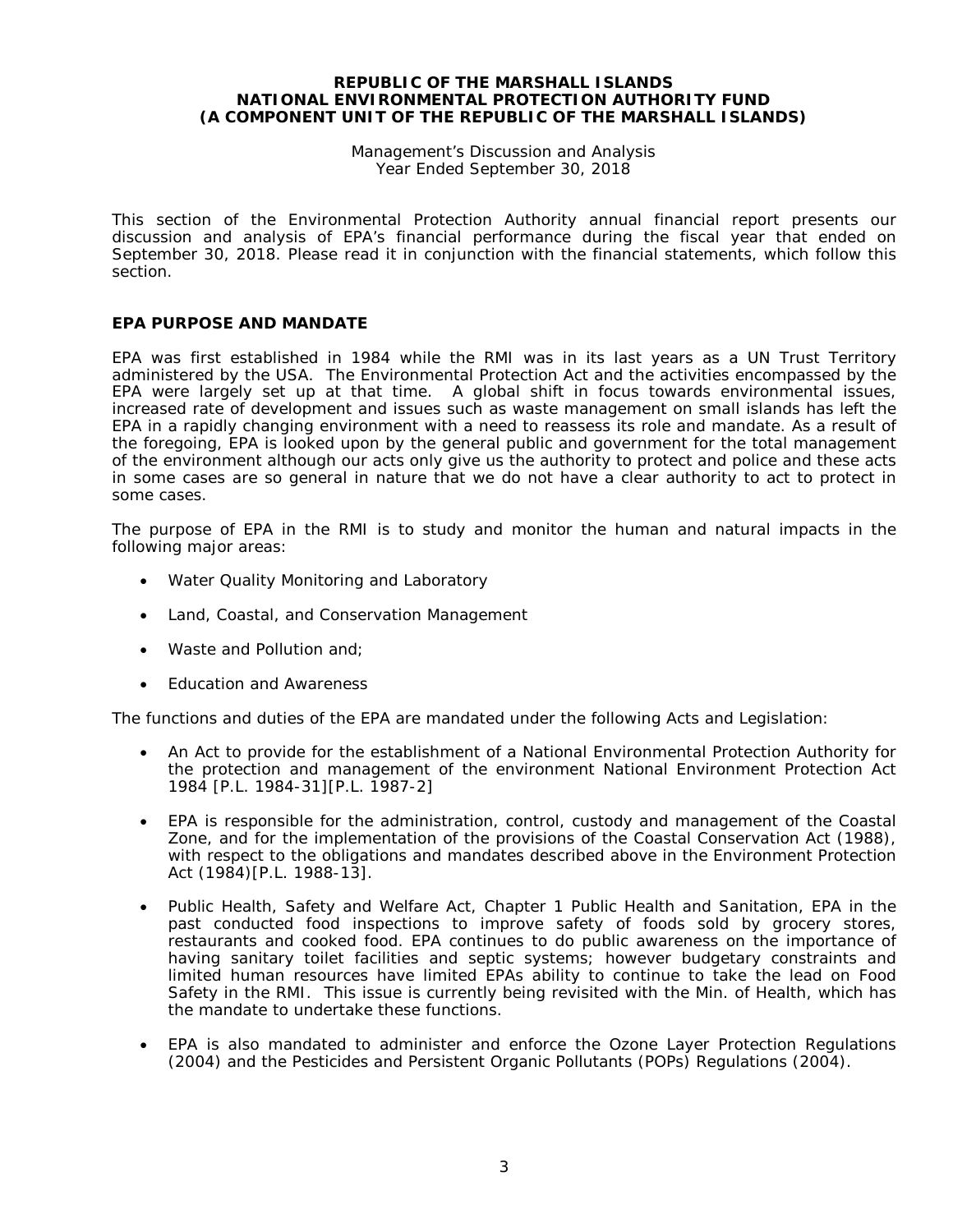Management's Discussion and Analysis Year Ended September 30, 2018

#### **ORGANIZATIONAL STRUCTURE**

EPA's executive function is headed by the General Manager who provides overall leadership in administering the affairs of the Authority. The General Manager facilitates cooperative efforts with other Ministries/Agencies and supplies the Board of Directors with policy advice and assistance with Cabinet-level concerns. The General Manager is assisted by a Deputy General Manager in directing the areas of Policy and Planning, in order to improve the delivery of services nationally and within communities. EPA strives to be innovative in strengthening its capacity to provide more effective leadership. Systems effective management principles is observed in executing EPA's mandate to provide quality services to the people of the Marshall Islands. This approach is based on the principles of efficiency, effectiveness, transparency and accountability of EPA's expenditures and performance through EPA's Strategic Action Plan.

In line with the guiding principles of accountability, transparency and efficiency, EPA's procurement systems are in place ensuring compliance with the national procurement procedures. EPA has created a position for a Procurement Office to ensure the better management of assets acquired for EPA. The division heads are accountable for annual expenditure reports to be included in the EPA Annual Report.

# **FINANCIAL HIGHLIGHTS**

Management's Discussion and Analysis for the year ended September 30, 2017 is set forth in the report on the audit of EPA's financial statements dated December 5, 2018. That Discussion and Analysis explains the major factors impacting the 2017 financial statements and may be obtained from the contact information below.

EPA's net position decreased in 2018 by \$170,707 from \$875,575 in 2017, as restated, to \$704,868 in 2018 due to the decrease in operating revenues of \$672,836 compared to 2017 offset by an increase in operating expenses of \$101,523 compared to 2017.

The presented 2017 balances have been restated due to a determination by management that unearned revenues in 2017 were understated by \$95,312. Additional information on the restatement is disclosed in note 6 to the accompanying financial statements.

# **FINANCIAL ANALYSIS OF EPA**

The Statement of Net Position and the Statement of Revenues, Expenses and Changes in Net Position provide an indication of EPA's financial condition. EPA's net position reflect the difference between assets and liabilities. An increase in net position over time typically indicates an improvement in EPA's financial condition.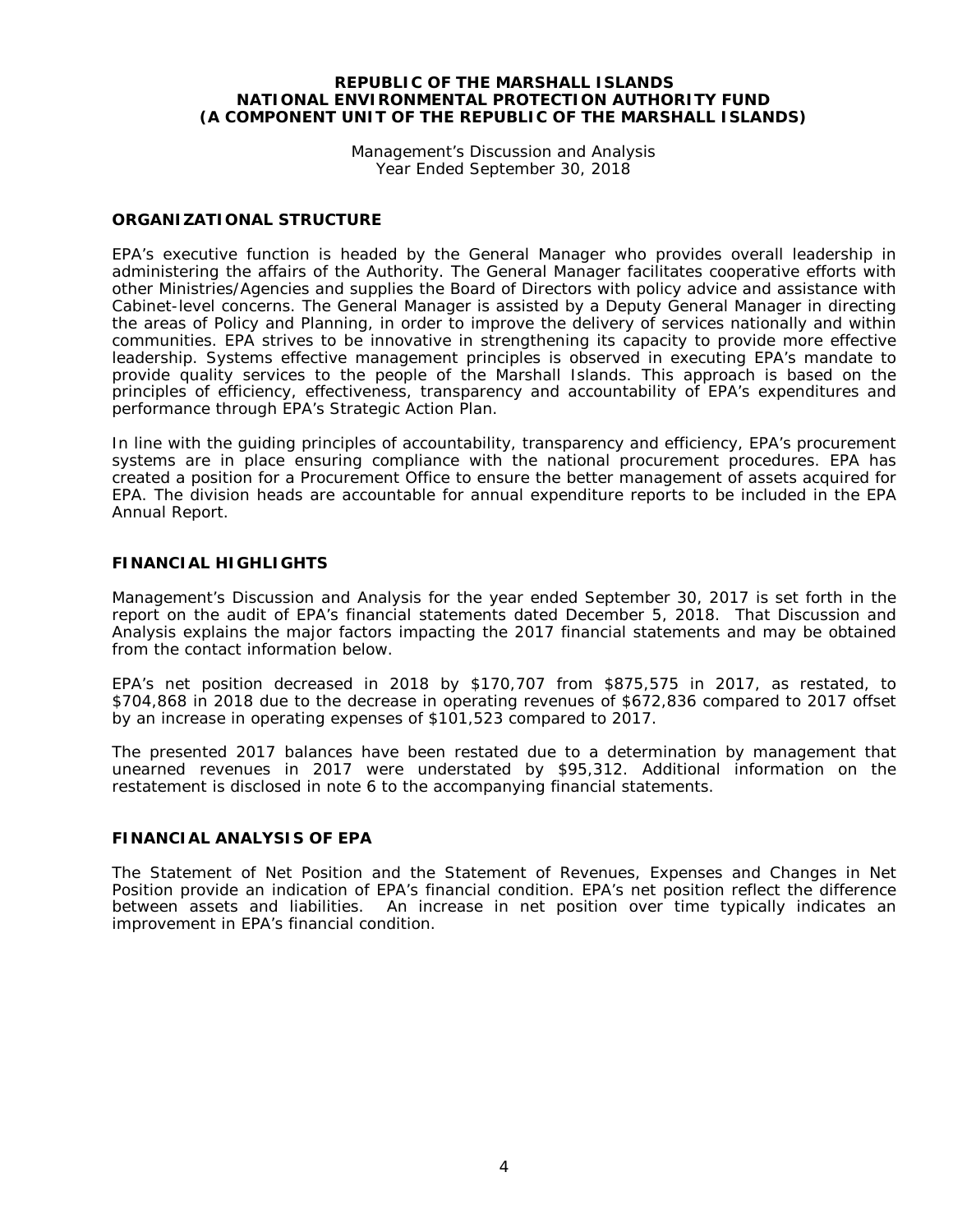Management's Discussion and Analysis Year Ended September 30, 2018

A summary of EPA's Statements of Net Position at September 30, 2018 and 2017 is presented below:

|                                                                                                              | 2018                                     | 2017                                    | (%)<br><b>Change</b>          |
|--------------------------------------------------------------------------------------------------------------|------------------------------------------|-----------------------------------------|-------------------------------|
| ASSETS:<br>Current assets<br>Capital assets<br>Total assets                                                  | \$703,825<br>126,619<br>\$830,444        | \$924.133<br>60,548<br>\$984,681        | (24%)<br>109%<br>(16%)        |
| LIABILITIES:<br>Current liabilities                                                                          | \$125,576                                | \$109,106                               | 15%                           |
| <b>NET POSITION:</b><br>Net investment in capital assets<br>Unrestricted<br>Restricted<br>Total net position | 126,619<br>393.578<br>184,671<br>704,868 | 60,548<br>548,407<br>266,620<br>875,575 | 109%<br>(28%)<br>(31%)<br>19% |
| Total liabilities and net position                                                                           | \$830,444                                | \$984.681                               | (16%)                         |

As indicated above, total net position decreased by \$170,707 from \$875,575 in 2017 to \$704,868 in 2018.

Liabilities reflect an increase of \$16,470 from \$109,106 in 2017 to \$125,576 in 2018.

A summary of EPA's Statements of Revenues, Expenses and Change in Net Position for the years ended September 30, 2018 and 2017 is presented below:

|                                                                 | 2018                      | <u> 2017 </u>                      | (%)<br>Change            |
|-----------------------------------------------------------------|---------------------------|------------------------------------|--------------------------|
| <b>REVENUES:</b><br>Operating revenues<br>Capital contributions | 515,969<br>\$.<br>515,969 | \$1,188,805<br>39,680<br>1,228,485 | (57%)<br>(100%)<br>(58%) |
| EXPENSES:<br>Operating expenses<br>Nonoperating expenses        | 686,676<br>686,676        | 585,153<br>17,215<br>602,368       | 17%<br>(100%)<br>14%     |
| Change in net position                                          |                           | S<br>626.117                       | (127%)                   |

The Statement of Revenues, Expenses and Changes in Net Position identifies the various revenue and expense items that impact the change in net poistion. As indicated above, EPA's total revenues decreased by \$712,516 from \$1,228,485 in 2017 to \$515,969 in 2018. The decrease is due to the decrease in Nitijela appropriations, grants and contributions and fines.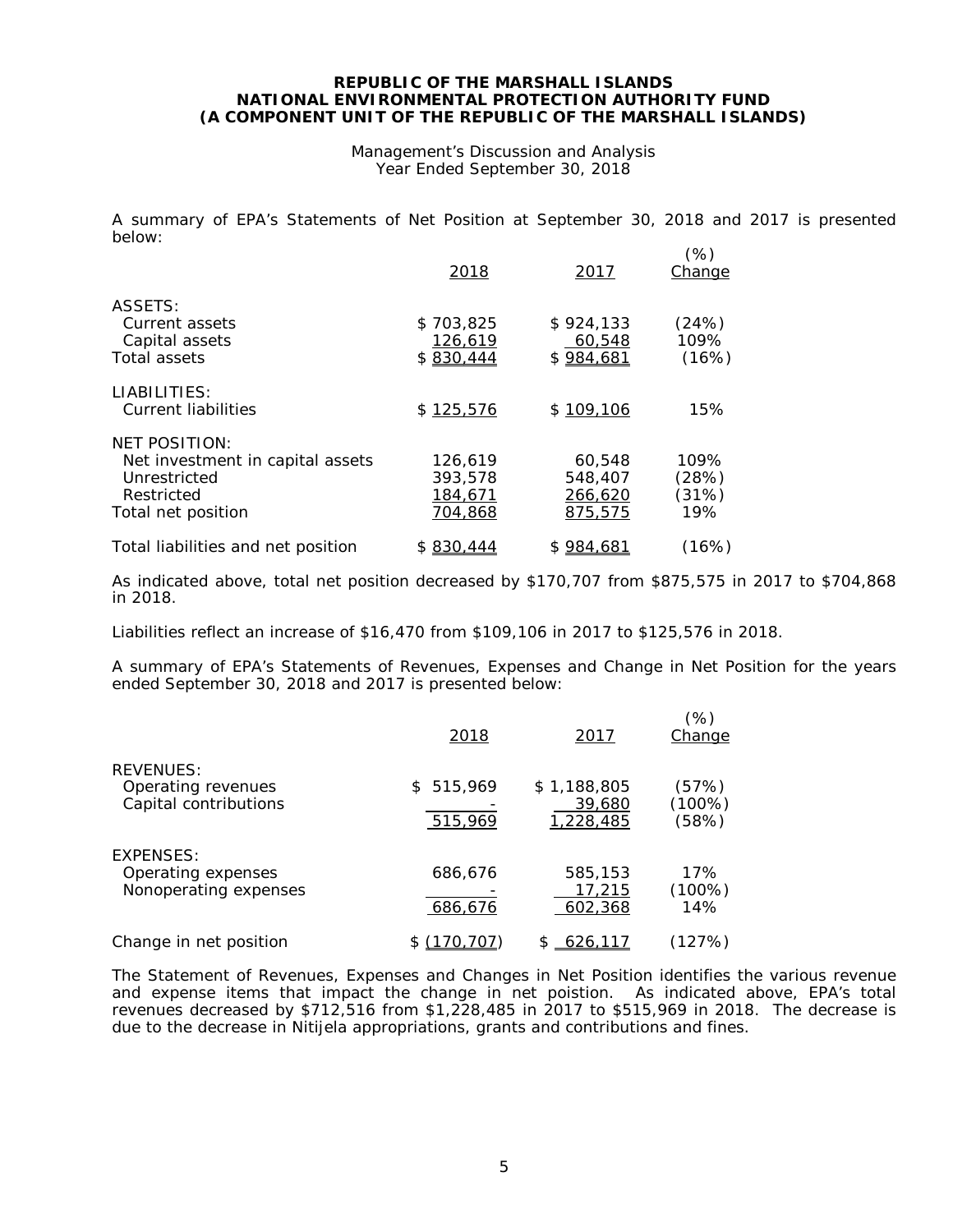Management's Discussion and Analysis Year Ended September 30, 2018

Below is the summary of the major components of operating revenues in 2018 compared to 2017:

 $(0)$ 

|                             | 2018      |   | 2017      | ( 70 )<br>Change |
|-----------------------------|-----------|---|-----------|------------------|
| Nitijela appropriation      | \$273,951 | S | 318,625   | (14%)            |
| Fees and charges            | 165,547   |   | 149,526   | 11%              |
| Grants and contributions    | 67.482    |   | 254,827   | (74%)            |
| Fines                       | 50,532    |   | 461.429   | (89%)            |
| Others                      | 7.802     |   | 4,398     | 77%              |
| Less uncollectible accounts | (49, 345) |   |           | 100%             |
|                             | \$515,969 |   | 1,188,805 | (57%)            |

Below is a summary of the major components of operating expenses in 2018 compared to 2017:

|                              | 2018      | 2017      | (%)<br>Change |
|------------------------------|-----------|-----------|---------------|
| Salaries, wages and benefits | \$386,933 | \$389,291 | (1%)          |
| Contractual services         | 76,400    | 51,130    | 49%           |
| Travel                       | 46.869    | 38,682    | 21%           |
| Depreciation                 | 30,616    | 11,101    | 176%          |
| Other                        | 145,858   | 94.949    | 15%           |
|                              | 686,676   | \$585,153 | 17%           |

Figures above outline the increase in total operating expenses by \$101,523 from \$585,153 in 2017 to \$686,676 in 2018 and is caused by building and vehicle repairs, purchases of new office equipment and supplies, and hiring of consultants.

# **CAPITAL ASSETS**

Net capital assets increased by \$66,071 from \$60,548 in 2017 compared to \$126,619 in 2018 as a result current year acquisitions of vehicles and office furniture and equipment less current year depreciation expense of \$30,616.

A summary of EPA's capital assets, net of accumulated depreciation, is presented below:

|                                | 2018    | 2017   | $(\%)$<br>Change |
|--------------------------------|---------|--------|------------------|
| Motor vehicles                 | 13,596  | 26.798 | -                |
| Office furniture and equipment | 93.856  |        | 250%             |
| Boat                           | 19.167  | 33,750 | (43%)            |
|                                | 126.619 | 60.548 | 109%             |

Additional information on EPA's capital assets is disclosed within note 3 to the accompanying financial statements.

# **ADDITIONAL FINANCIAL INFORMATION**

This discussion and analysis is designed to provide EPA's counterparts with an overview of EPA's financial operations and financial condition. Should the reader have questions regarding the information included in this report or wish to request for additional information, please contact the EPA General Manager at P.O. Box 1322, Majuro, MH 96960.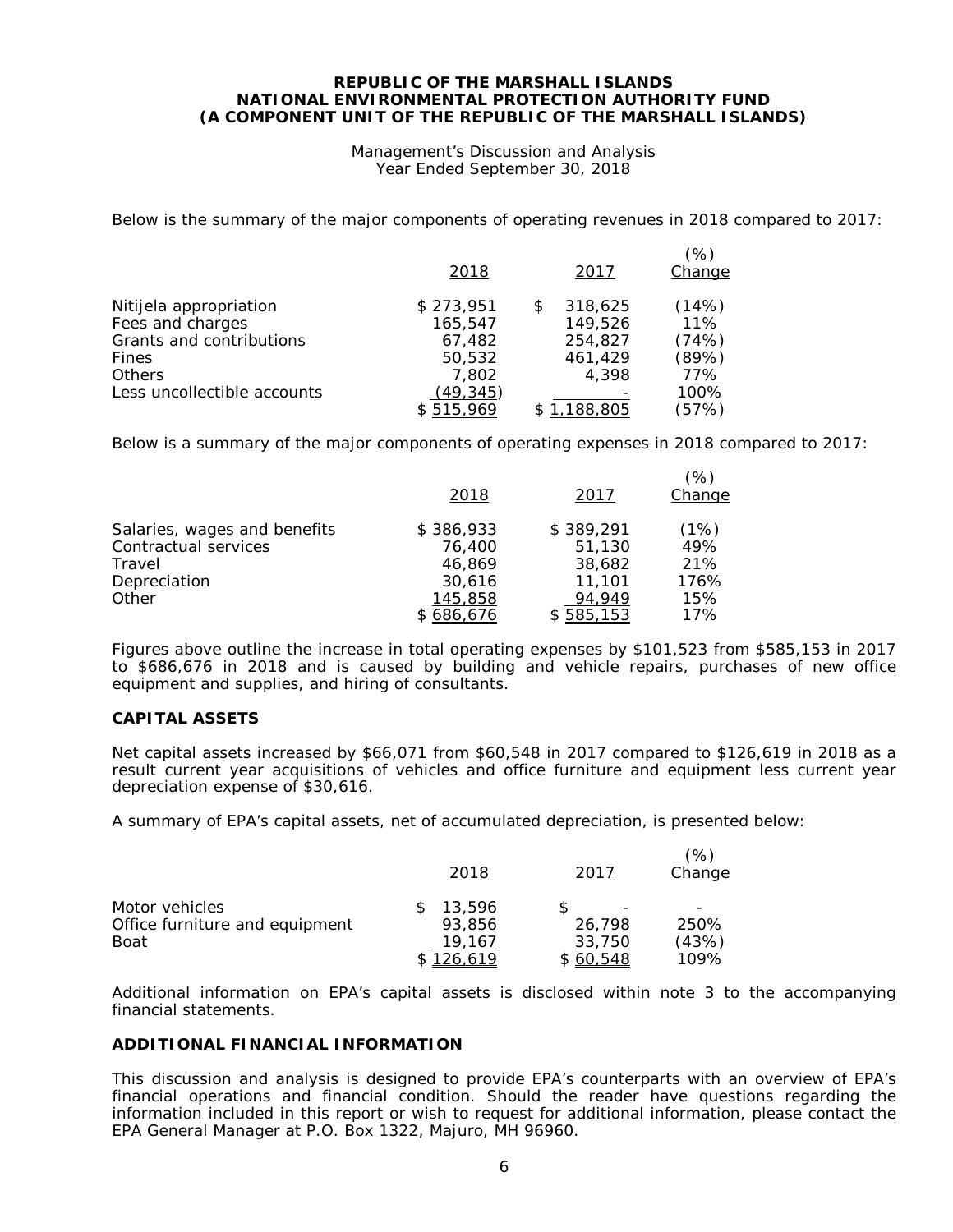# **NATIONAL ENVIRONMENTAL PROTECTION AUTHORITY FUND REPUBLIC OF THE MARSHALL ISLANDS**

Statement of Net Position September 30, 2018

# **ASSETS**

| Current assets:                      |                       |
|--------------------------------------|-----------------------|
| Cash                                 | \$<br>627,954         |
| Receivables:<br>Trade<br>Grant       | 130,085<br>39,582     |
| Other                                | 18,735                |
| Less allowance for doubtful accounts | 188,402<br>(112, 531) |
| Total receivables, net               | 75,871                |
| Total current assets                 | 703,825               |
| Capital assets, net                  | 126,619               |
|                                      | 830,444<br>\$         |
| <b>LIABILITIES AND NET POSITION</b>  |                       |
| Liabilities:                         |                       |
| Accounts payable                     | \$<br>15,472          |
| Unearned revenue                     | 94,371                |
| Other liabilities and accruals       | 15,733                |
| <b>Total liabilities</b>             | 125,576               |
| Contingency                          |                       |
| Net position:                        |                       |
| Net investment in capital assets     | 126,619               |
| Restricted                           | 184,671               |
| Unrestricted                         | 393,578               |
| Total net position                   | 704,868               |
|                                      | \$<br>830,444         |

See accompanying notes to financial statements.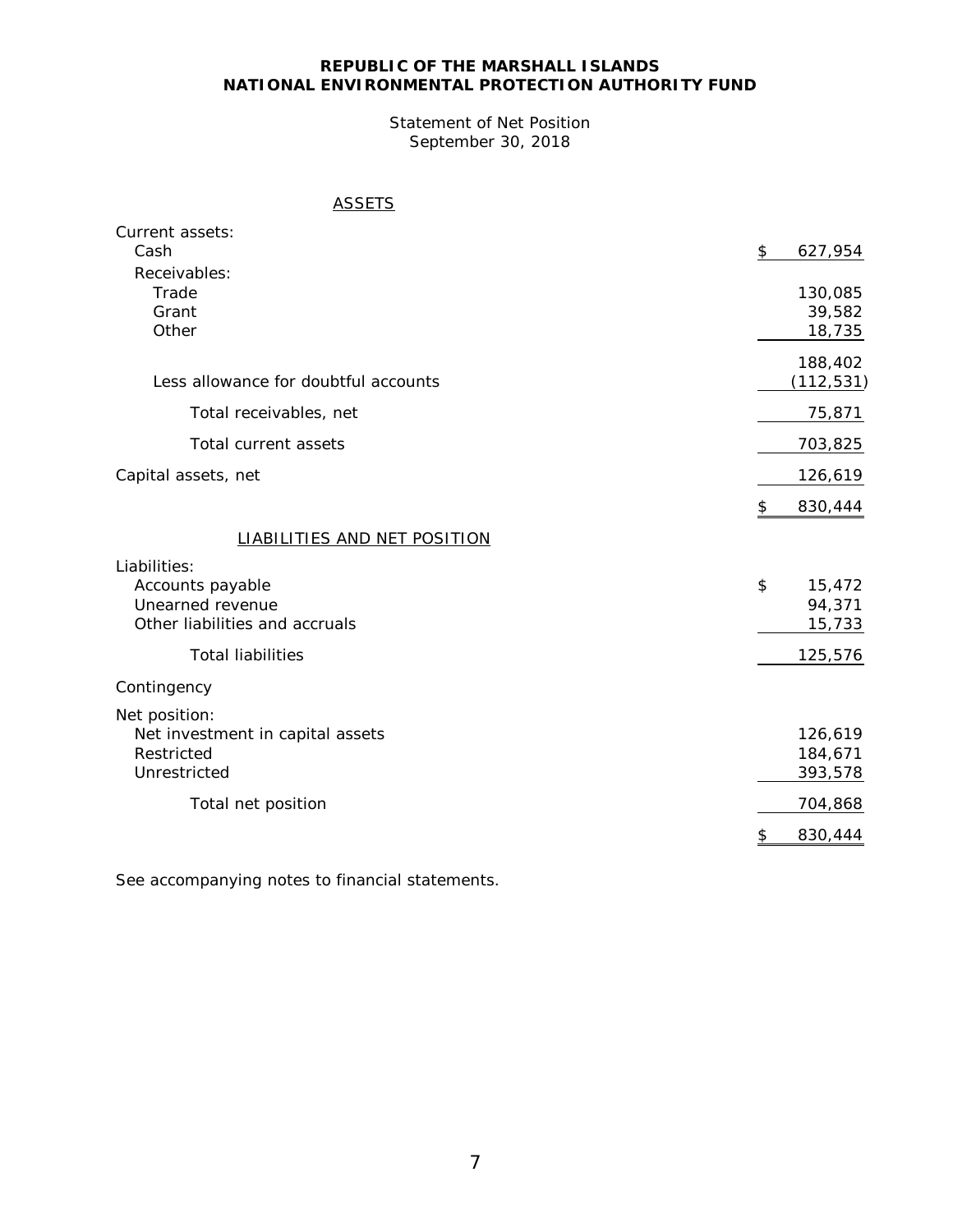# **NATIONAL ENVIRONMENTAL PROTECTION AUTHORITY FUND REPUBLIC OF THE MARSHALL ISLANDS**

Statement of Revenues, Expenses, and Changes in Net Position Year Ended September 30, 2018

| Operating revenues:                                       |               |  |
|-----------------------------------------------------------|---------------|--|
| Nitijela appropriation                                    | \$<br>273,951 |  |
| Fees and charges                                          | 165,547       |  |
| Grants and contributions                                  | 67,482        |  |
| Fines                                                     | 50,532        |  |
| Other                                                     | 7,802         |  |
|                                                           |               |  |
| Total operating revenues                                  | 565,314       |  |
| Provision for bad debts                                   | (49, 345)     |  |
| Net operating revenues                                    | 515,969       |  |
| Operating expenses:                                       |               |  |
| Salaries, wages and employee benefits                     | 386,933       |  |
| Contractual services                                      | 76,400        |  |
| Travel                                                    | 46,869        |  |
| Supplies and materials                                    | 31,882        |  |
| Depreciation                                              | 30,616        |  |
| Rentals                                                   | 26,420        |  |
| Repairs and maintenance                                   | 16,405        |  |
| Communications                                            | 15,527        |  |
| Fuel                                                      | 13,903        |  |
| Food stuffs                                               | 7,821         |  |
| Advertisements                                            | 7,460         |  |
| Training                                                  | 6,343         |  |
| Freight                                                   | 4,656         |  |
| Insurance                                                 | 3,358         |  |
| Sitting fees                                              | 2,875         |  |
| Printing and reproduction                                 | 1,495         |  |
| Miscellaneous                                             | 7,713         |  |
| Total operating expenses                                  | 686,676       |  |
| Change in net position                                    | (170, 707)    |  |
| Net position at beginning of year, as previously reported | 970,887       |  |
| Restatement (Note 6)                                      | (95, 312)     |  |
| Net position at beginning of year, as restated            | 875,575       |  |
| Net position at end of year                               | \$<br>704,868 |  |

See accompanying notes to financial statements.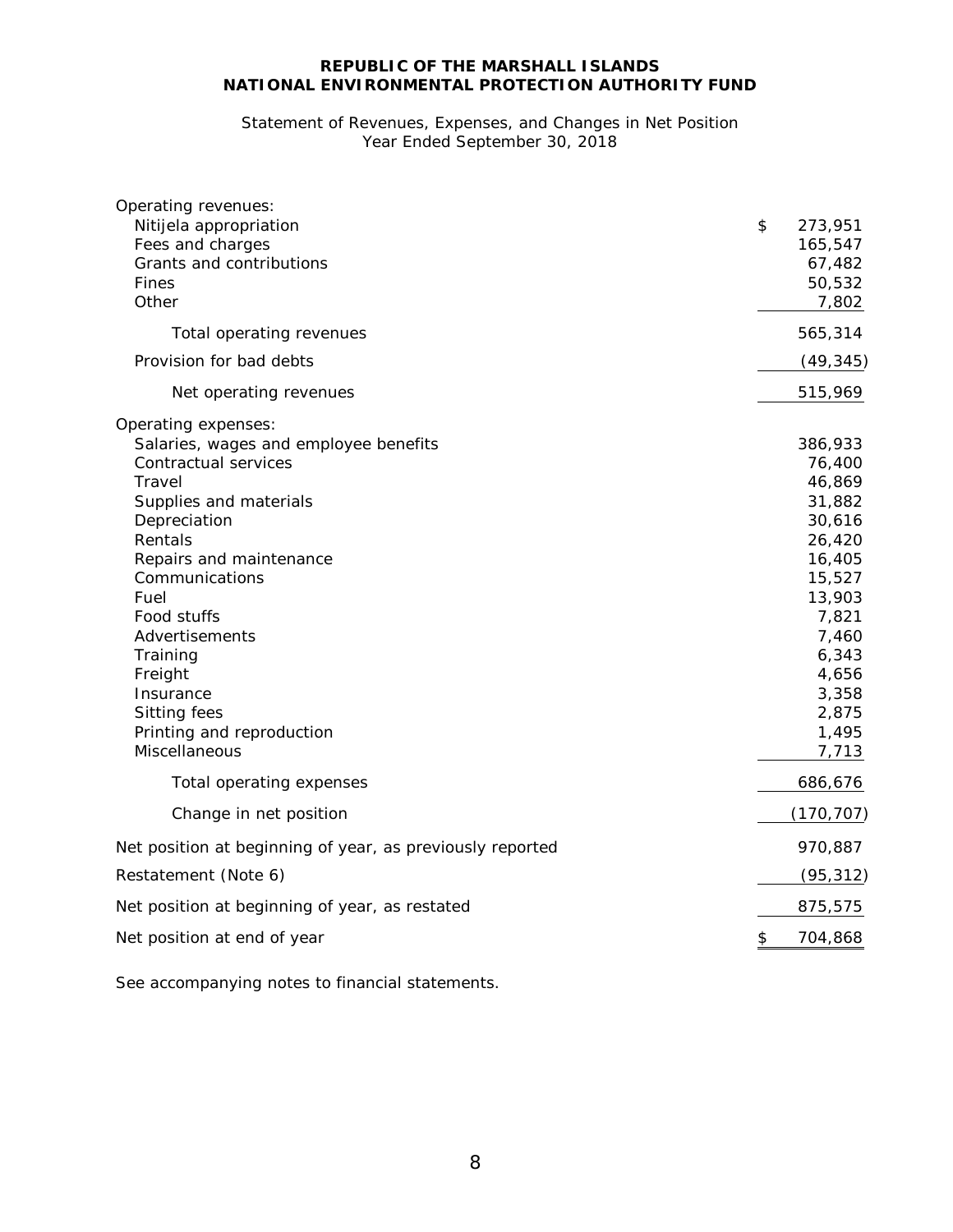# **NATIONAL ENVIRONMENTAL PROTECTION AUTHORITY FUND REPUBLIC OF THE MARSHALL ISLANDS**

Statement of Cash Flows

Year Ended September 30, 2018

| Cash flows from operating activities:                                                 |                  |
|---------------------------------------------------------------------------------------|------------------|
| Operating grants received                                                             | \$<br>48,474     |
| Cash received from customers                                                          | 162,976          |
| Cash payments to suppliers for goods and services                                     | (267, 188)       |
| Cash payments to employees for services                                               | (97, 510)        |
| Net cash used for operating activities                                                | (153, 248)       |
| Cash flows from capital and related financing activities:                             |                  |
| Acquisition of capital assets                                                         | (96, 687)        |
| Net change in cash                                                                    | (249, 935)       |
| Cash at beginning of year                                                             | 877,889          |
| Cash at end of year                                                                   | \$<br>627,954    |
| Reconciliation of operating loss to net cash used for operating activities:           |                  |
| Operating loss                                                                        | \$<br>(170, 707) |
| Adjustments to reconcile operating loss to net cash used for operating<br>activities: |                  |
| Depreciation                                                                          | 30,616           |
| Bad debts expense                                                                     | 49,345           |
| (Increase) decrease in assets:                                                        |                  |
| Receivables:                                                                          |                  |
| Trade                                                                                 | (62,961)         |
| Grants                                                                                | (18,067)         |
| Other                                                                                 | 2,056            |
| Increase (decrease) in liabilities:                                                   |                  |
| Accounts payable                                                                      | 15,472           |
| Unearned revenue                                                                      | (941)            |
| Other liabilities and accruals                                                        | 1,939            |
| Net cash used for operating activities                                                | \$<br>(153, 248) |
|                                                                                       |                  |

Noncash investing, capital and financing activities:

 During the year ended September 30, 2018, EPA recorded on-behalf payments of \$273,951 made by RepMar relating to salaries, wages, benefits of employees and other operating expenses.

See accompanying notes to financial statements.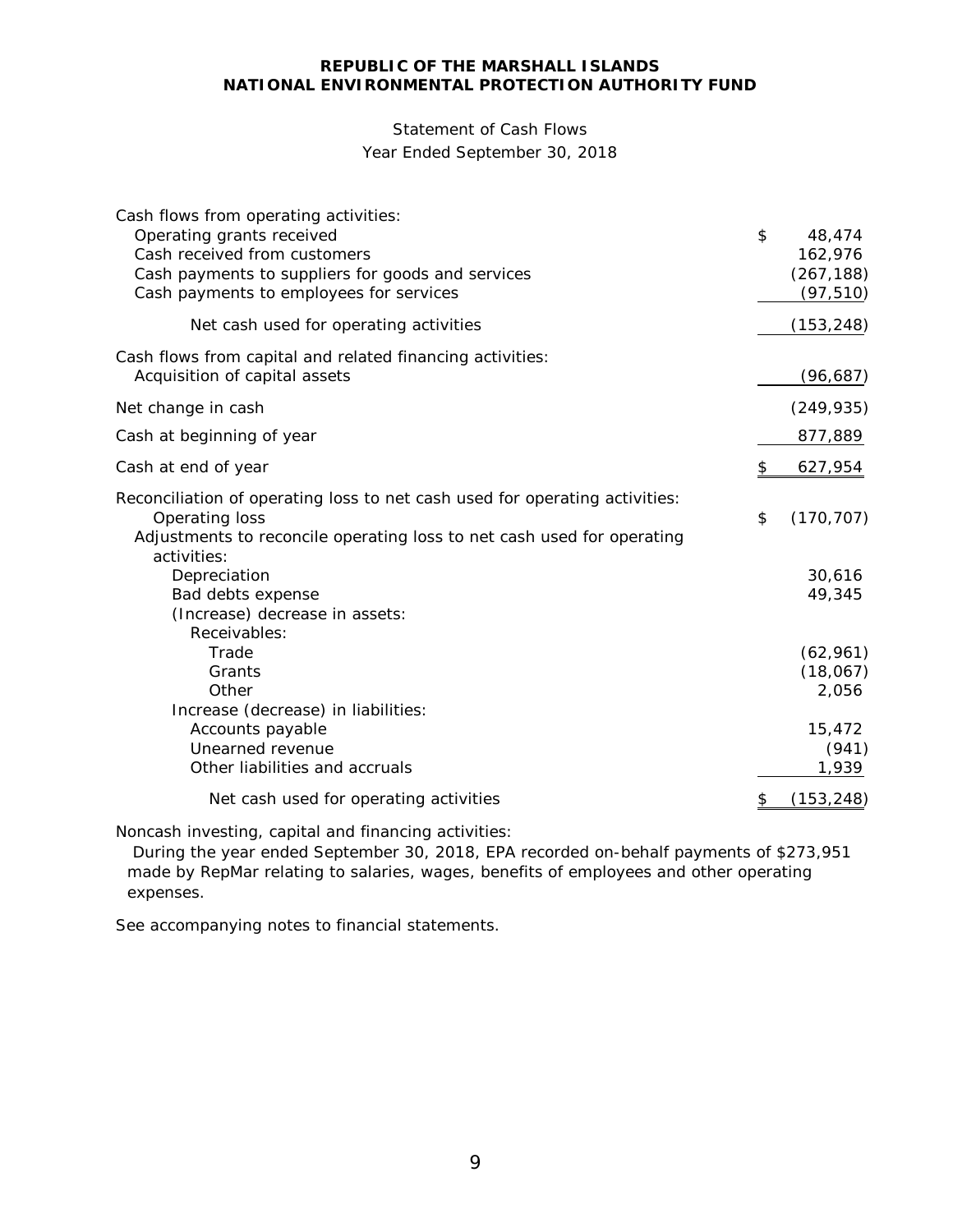Notes to Financial Statements September 30, 2018

#### (1) Organization

National Environmental Protection Authority (EPA) Fund, a component unit of the Republic of Marshall Islands (RepMar), was created by the National Environmental Protection Authority Act of 1984 (Public Law No, 1984-31, the Act). EPA began operations as a statutory corporation on December 19, 1984, in accordance with the Act. The objectives of EPA are to preserve and improve the quality of the environment of RepMar.

The operations of EPA were accounted for as a separate fund within RepMar's Ministry of Finance. In April 1997, EPA established a separate bank account outside of RepMar's Treasury for the purpose of receiving and disbursing funds in accordance with Public Law No. 1984-31. Accordingly, the accompanying financial statements relates solely to those accounting records maintained by EPA and do not incorporate and accounts related to EPA's operations that may be accounted for by RepMar's Treasury or any of RepMar's other branches, departmental units or component units.

EPA is governed by a Chairman and four other members, all of whom are appointed by the President of RepMar.

EPA's financial statements are incorporated into the financial statements of RepMar as a component unit.

#### (2) Summary of Significant Accounting Policies

GASB Statement No. 34, *Basic Financial Statements - and Management's Discussion and Analysis - for State and Local Governments*, as amended by GASB Statement No. 37, *Basic Financial Statements - and Management's Discussion and Analysis - for State and Local Governments: Omnibus*, GASB Statement No. 38, *Certain Financial Statement Note Disclosures,* and GASB Statement No. 61, *The Financial Reporting Entity: Omnibus - an amendment of GASB Statements No. 14 and 34,* establish financial reporting standards for governmental entities, which require that management's discussion and analysis of the financial activities be included with the basic financial statements and notes and modifies certain other financial statement disclosure requirements.

To conform to these requirements, equity is presented in the following net position categories:

- Net investment in capital assets capital assets, net of accumulated depreciation, plus construction or improvement of those assets.
- Restricted net position whose use of EPA is subject to externally imposed stipulations that can be fulfilled by actions of EPA pursuant to those stipulations or that expire by the passage of time. As of September 30, 2018, EPA has restricted net position as follows:

| Korean Small Grant                 | \$166,571 |
|------------------------------------|-----------|
| United Nations Development Program | 18,100    |
|                                    | \$184,671 |

 Unrestricted - net position that is not subject to externally imposed stipulations. Unrestricted net position may be designated for specific purposes by action of management or the Board of Directors or may otherwise be limited by contractual agreements with outside parties.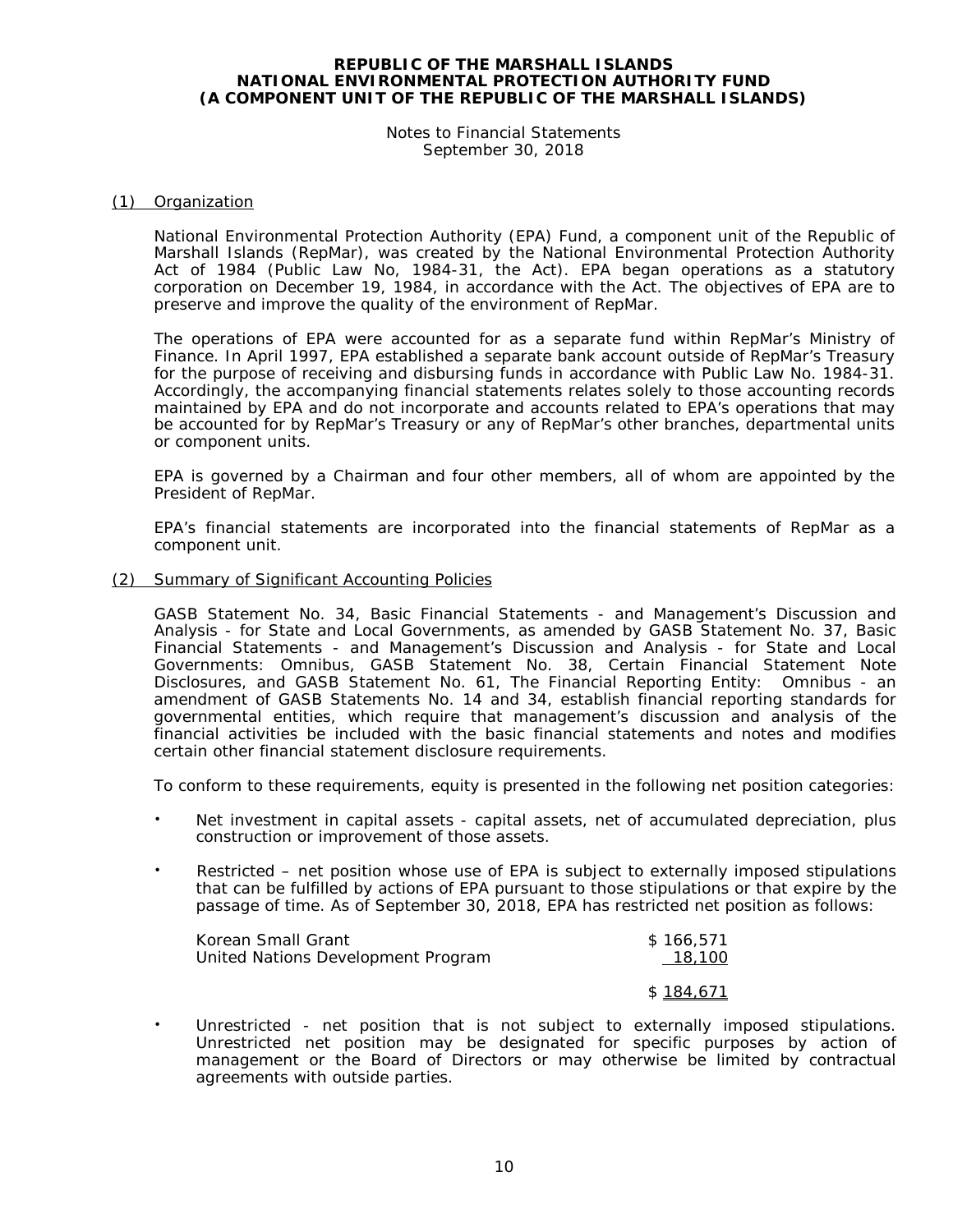Notes to Financial Statements September 30, 2018

#### (2) Summary of Significant Accounting Policies, Continued

#### Estimates

The preparation of financial statements in accordance with accounting principles generally accepted in the United States of America requires management to make estimates and assumptions that affect the reported amounts of assets and deferred outflows of resources, liabilities and deferred inflows of resources, and disclosure of contingent assets and liabilities at the date of the financial statements and the reported amounts of revenues and expenses during the reporting period. Actual results could differ from those estimates.

#### Basis of Accounting

Proprietary funds are accounted for on a flow of economic resources measurement focus. With this measurement focus, all assets and deferred outflows of resources, and liabilities and deferred inflows of resources associated with the operation of the fund are included in the statements of net position. Proprietary fund operating statements present increases and decreases in net position. The accrual basis of accounting is utilized by proprietary funds. Under this method, revenues are recorded when earned and expenses are recorded at the time liabilities are incurred. EPA considers Nitijela appropriations and operational grants and costs that are directly related to EPA's operations to be operating revenues and expenses. Revenues and expenses related to financing and other activities are reflected as nonoperating.

#### Cash

Custodial credit risk is the risk that in the event of a bank failure, EPA's deposits may not be returned to it. Such deposits are not covered by depository insurance and are either uncollateralized or collateralized with securities held by the pledging financial institution or held by the pledging financial institution but not in the depositor-government's name. EPA does not have a deposit policy for custodial credit risk.

For purposes of the statements of net position and of cash flows, cash is defined as cash on hand and cash held in demand deposits. As of September 30, 2018, the carrying amount of cash was \$627,954 and the corresponding bank balance was \$656,116. Of the bank balance amount, \$634,939 was maintained in a financial institution subject to Federal Deposit Insurance Corporation (FDIC) insurance. The remaining bank deposits of \$21,177 were maintained in a financial institution not subject to depository insurance. As of September 30, 2018, bank deposits in the amount of \$250,000 were FDIC insured. EPA does not require collateralization of its cash deposits; therefore, deposit levels in excess of FDIC insurance coverage are uncollateralized. Accordingly, these deposits are exposed to custodial credit risk.

#### Receivables

All receivables are due from businesses and individuals located within the RepMar and interest free and uncollateralized. The allowance for doubtful accounts is stated at an amount which management believes will be adequate to absorb possible losses on receivables that may become uncollectible based on evaluations of the collectability of these receivables and prior collection experience. The allowance is established through a provision for losses on receivables charged to expense.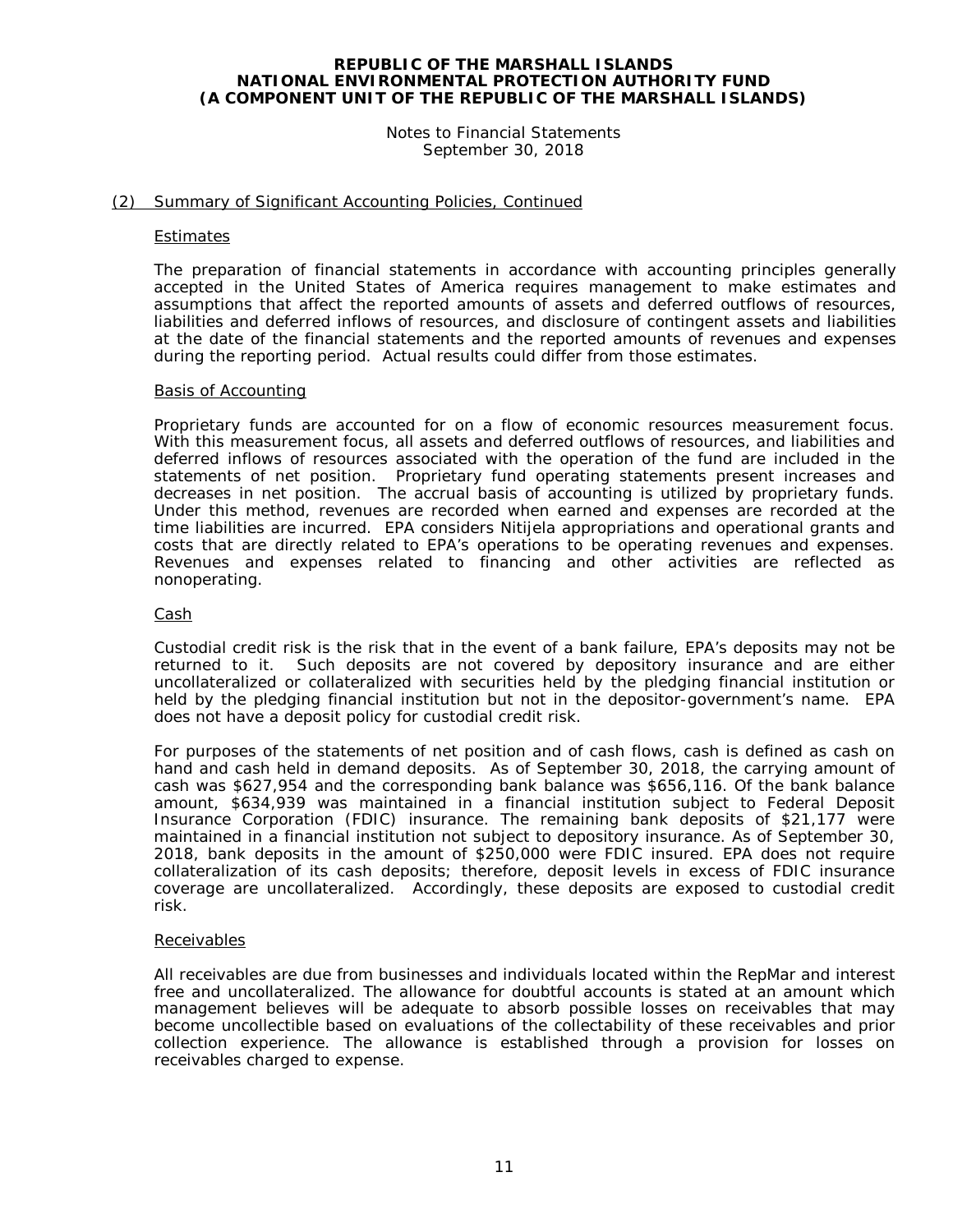Notes to Financial Statements September 30, 2018

#### (2) Summary of Significant Accounting Policies, Continued

#### Capital Assets

Capital assets with a cost that equals or exceeds \$300 are capitalized. Such assets are stated at cost. Depreciation is calculated using the straight-line method based on the estimated useful lives of the respective assets. The estimated useful life of these assets are as follows:

| Boat                           | 5 years |
|--------------------------------|---------|
| Motor vehicles                 | 3 years |
| Office furniture and equipment | 5 years |

#### Deferred Outflows of Resources

In addition to assets, the statement of net position will sometimes report a separate section for deferred outflows of resources. This separate financial statement element represents a consumption of net position that applies to a future period and so will not be recognized as an outflow of resources (deduction of net position) until then. EPA has no items that qualify for reporting in this category.

#### Unearned Revenue

Unearned revenue represents unexpended grant receipts received that are required to be returned to the grantor at the end of the grant period or upon completion of the grant purpose requirements.

#### Deferred Inflows of Resources

In addition to liabilities, the statement of net position will sometimes report a separate section for deferred inflows of resources. This separate financial statement element represents an acquisition of net position that applies to a future period and so will not be recognized as an inflow of resources (additions to net position) until then. EPA has no items that qualify for reporting in this category.

#### Taxes

Corporate profits are not subject to income tax in RepMar. The Government of RepMar imposes a gross receipts tax of 3% on revenues. EPA is specifically exempt from this tax.

#### New Accounting Standards

During the year ended September 30, 2018, EPA implemented the following pronouncements:

- GASB Statement No. 75, *Accounting and Financial Reporting for Postemployment Benefits Other Than Pensions*, which replaces the requirements of Statements No. 45, *Accounting and Financial Reporting by Employers for Postemployment Benefits Other Than Pensions*, as amended, and No. 57, *OPEB Measurements by Agent Employers and Agent Multiple-Employer Plans*, and provides guidance on reporting by governments that provide OPEB to their employees and for governments that finance OPEB for employees of other governments.
- GASB Statement No. 81, *Irrevocable Split-Interest Agreements,* which improves accounting and financial reporting for irrevocable split-interest agreements by providing recognition and measurement guidance for situations in which a government is a beneficiary of the agreement.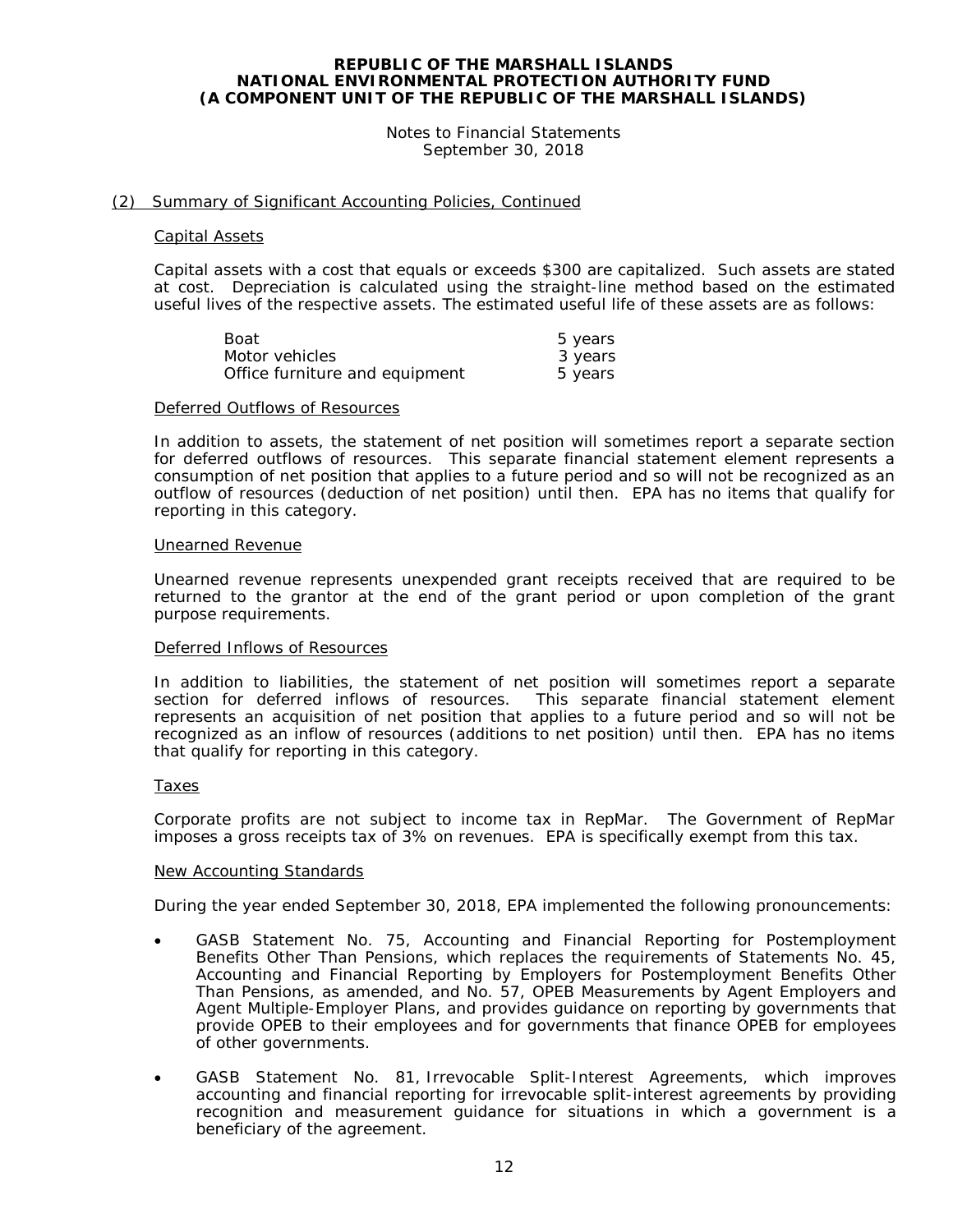Notes to Financial Statements September 30, 2018

#### (2) Summary of Significant Accounting Policies, Continued

New Accounting Standards, Continued

- GASB Statement No. 85, *Omnibus 2017*, which address practice issues that have been identified during implementation and application of certain GASB Statements including issues related to blending component units, goodwill, fair value measurement and application, and postemployment benefits (pensions and other postemployment benefits).
- GASB Statement No. 86, *Certain Debt Extinguishment Issues*, which improves consistency in accounting and financial reporting for in-substance defeasance of debt.

The implementation of these statements did not have a material effect on EPA's financial statements.

In November 2016, GASB issued Statement No. 83, *Certain Asset Retirement Obligations*, which addresses accounting and financial reporting for certain asset retirement obligations (AROs) associated with the retirement of a tangible capital asset. The provisions in Statement No. 83 are effective for fiscal years beginning after June 15, 2018. Management does not believe that the implementation of this statement will have a material effect on the financial statements.

In January 2017, GASB issued Statement No. 84, *Fiduciary Activities*, which establishes criteria for identifying fiduciary activities of all state and local governments. The provisions in Statement No. 84 are effective for fiscal years beginning after December 15, 2018. Management does not believe that the implementation of this statement will have a material effect on the financial statements.

In June 2017, GASB issued Statement No. 87, *Leases*, which establishes a single model for lease accounting based on the foundational principle that leases are financings of the right to use an underlying asset. The provisions in Statement No. 87 are effective for fiscal years beginning after December 15, 2019. Management has yet to determine whether the implementation of this statement will have a material effect on the financial statements.

In April 2018, GASB issued Statement No. 88, *Certain Disclosures Related to Debt, including Direct Borrowings and Direct Placements*, which improves the information that is disclosed in notes to government financial statements related to debt, including direct borrowings and direct placements. The provisions in Statement No. 88 are effective for fiscal years beginning after June 15, 2018. Management does not believe that the implementation of this statement will have a material effect on the financial statements.

In June 2018, GASB issued Statement No. 89, *Accounting for Interest Cost Incurred before the End of a Construction Period*, which requires that interest cost incurred before the end of a construction period be recognized as an expense in the period in which the cost is incurred for financial statements prepared using the economic resources measurement focus. The provisions in Statement No. 89 are effective for fiscal years beginning after December 15, 2019. Management does not believe that the implementation of this statement will have a material effect on the financial statements.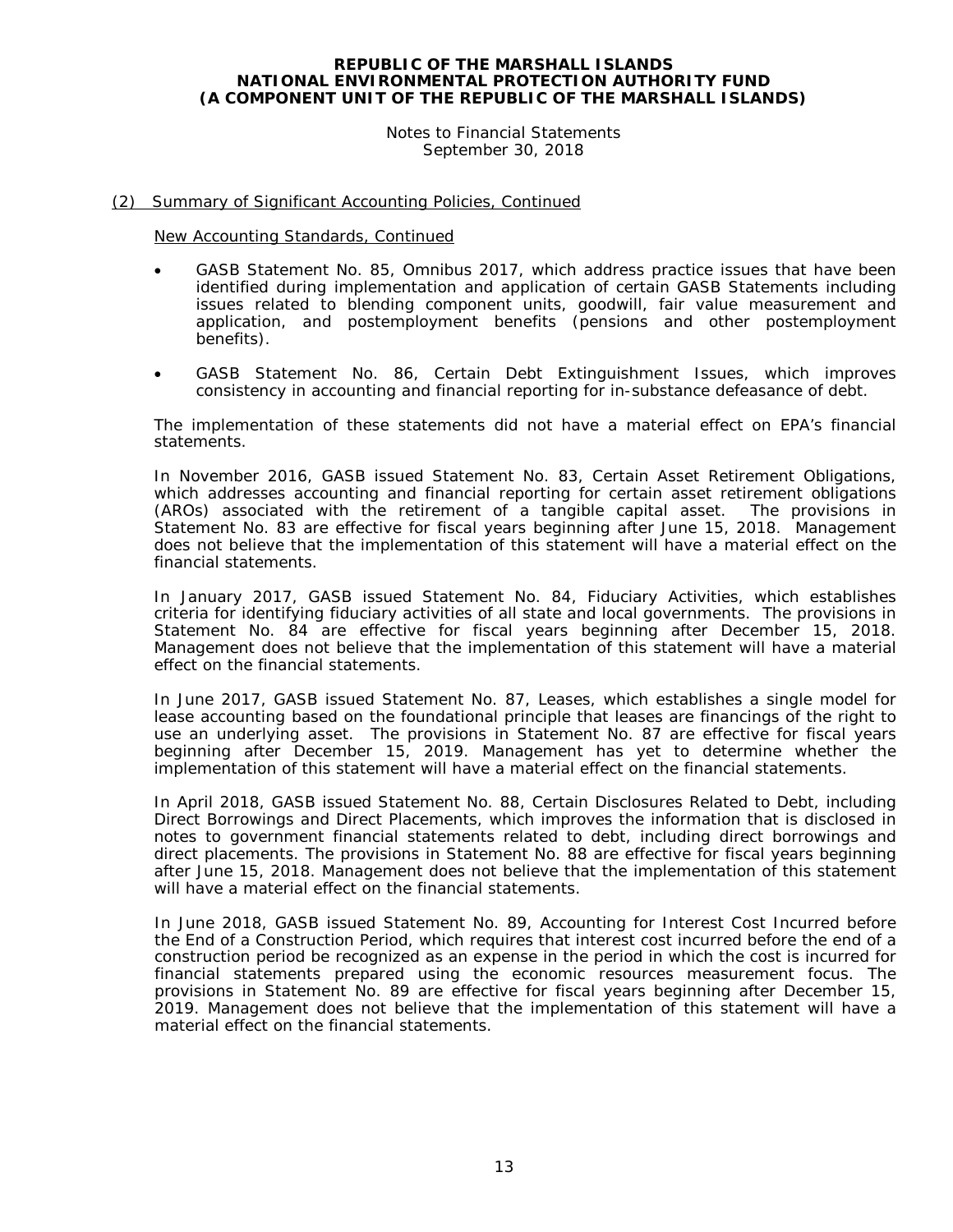Notes to Financial Statements September 30, 2018

#### (2) Summary of Significant Accounting Policies, Continued

#### New Accounting Standards, Continued

In August 2018, GASB issued Statement No. 90, *Majority Equity Interests – an Amendment of GASB Statements No. 14 and No. 61,* which improves the consistency and comparability of reporting a government's majority equity interest in a legally separate organization and the relevance of financial statement information for certain component units. The provisions in Statement No. 90 are effective for fiscal years beginning after December 15, 2018. Management does not believe that the implementation of this statement will have a material effect on the financial statements.

#### Risk Management

EPA is exposed to various risks of loss related to torts; theft of, damage to, and destruction of assets; errors and omissions; injuries to employees; and natural disasters. EPA has elected to purchase commercial insurance from independent third parties for the risks of loss to which it is exposed. Settled claims from these risks have not exceeded commercial insurance coverage in any of the past three years.

#### (3) Capital Assets

Capital asset activity for the year ended September 30, 2018 follows:

|                               | October 1<br>2017    | Additions<br>and Transfers | Retirements             | September 30,<br>2018 |
|-------------------------------|----------------------|----------------------------|-------------------------|-----------------------|
| Boat                          | \$63,744             | \$                         | \$<br>$\qquad \qquad -$ | \$63,744              |
| Motor vehicles                | 78,849               | 16,995                     |                         | 95,844                |
| Office furniture and fixtures | 79,051               | 79,692                     |                         | 158,743               |
| Less accumulated depreciation | 221,644<br>(161,096) | 96,687<br>(30,616)         |                         | 318,331<br>(191, 712) |
|                               | \$60,548             | \$66,071                   |                         | \$126,619             |

#### (4) Related Party Transactions

EPA is a component unit of RepMar and is thus affiliated with all RepMar-owned and affiliated entities. EPA utilizes services from certain affiliated entities at substantially the same terms and conditions as those incurred from third parties.

For the year ended September 30, 2018, EPA's operations were funded by RepMar appropriations of \$273,951.

EPA occupies certain office space belonging to RepMar at no cost. No lease agreement has executed to formalize this arrangement. However, management is of the opinion that no rental payment for the use of this property is anticipated. The fair value of this contribution is presently not determinable. Accordingly, the contributed use of facility has not been recognized as revenue and expense in the accompanying financial statements.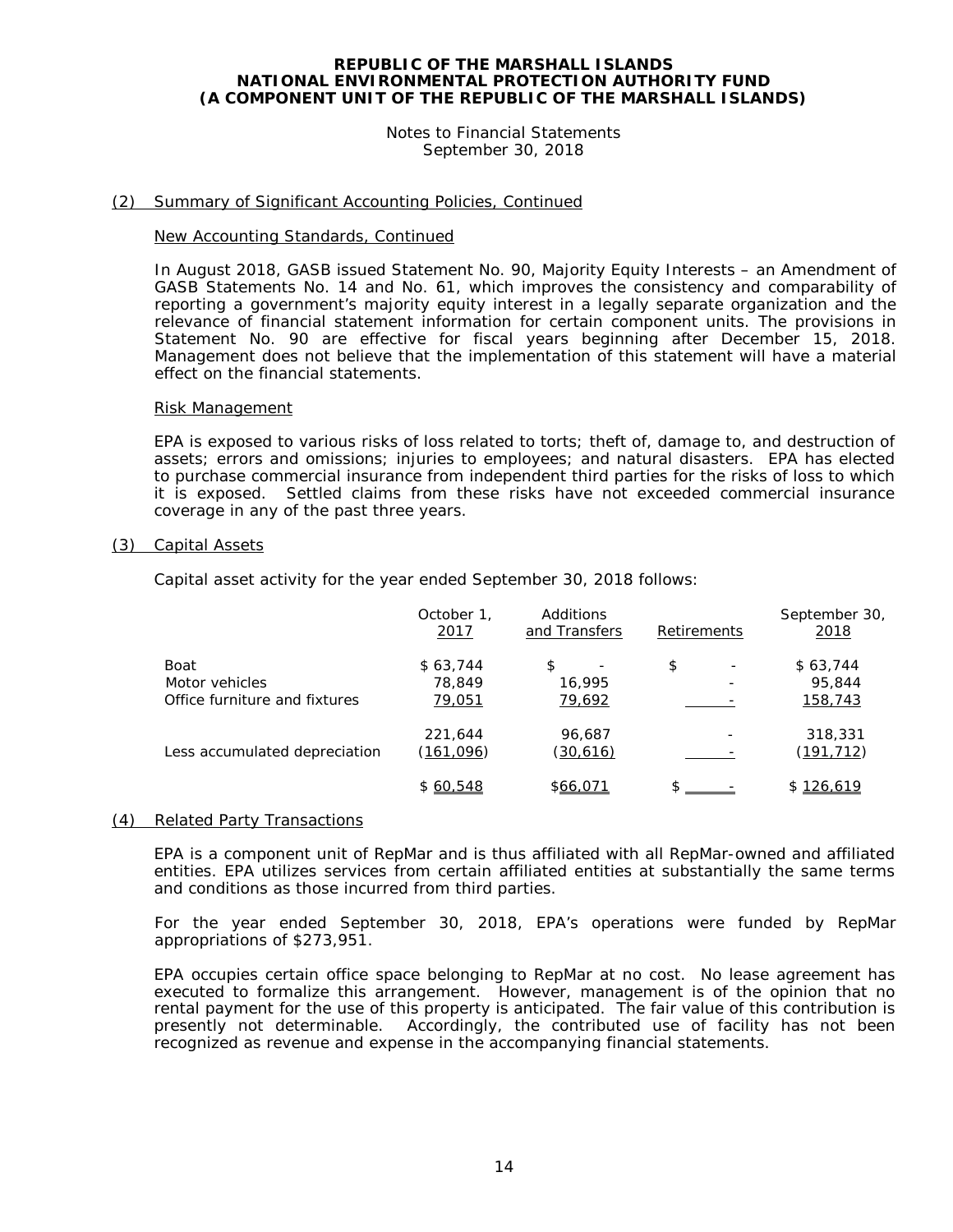Notes to Financial Statements September 30, 2018

#### (5) Contingency

EPA receives a substantial amount of its revenue from annual RepMar appropriations. A significant reduction in the level of budgetary support from RepMar, if this were to occur, may have an effect on EPA's programs and activities. For the year ended September 30, 2019, RepMar appropriated \$455,980 for the purpose of funding EPA's programs and activities.

#### (6) Restatement

Subsequent to the issuance of EPA's 2017 financial statements, EPA's management determined that unearned revenue was understated by \$95,312. As a result of this determination, beginning net position has been restated from the amount previously reported of \$970,887 to \$875,575.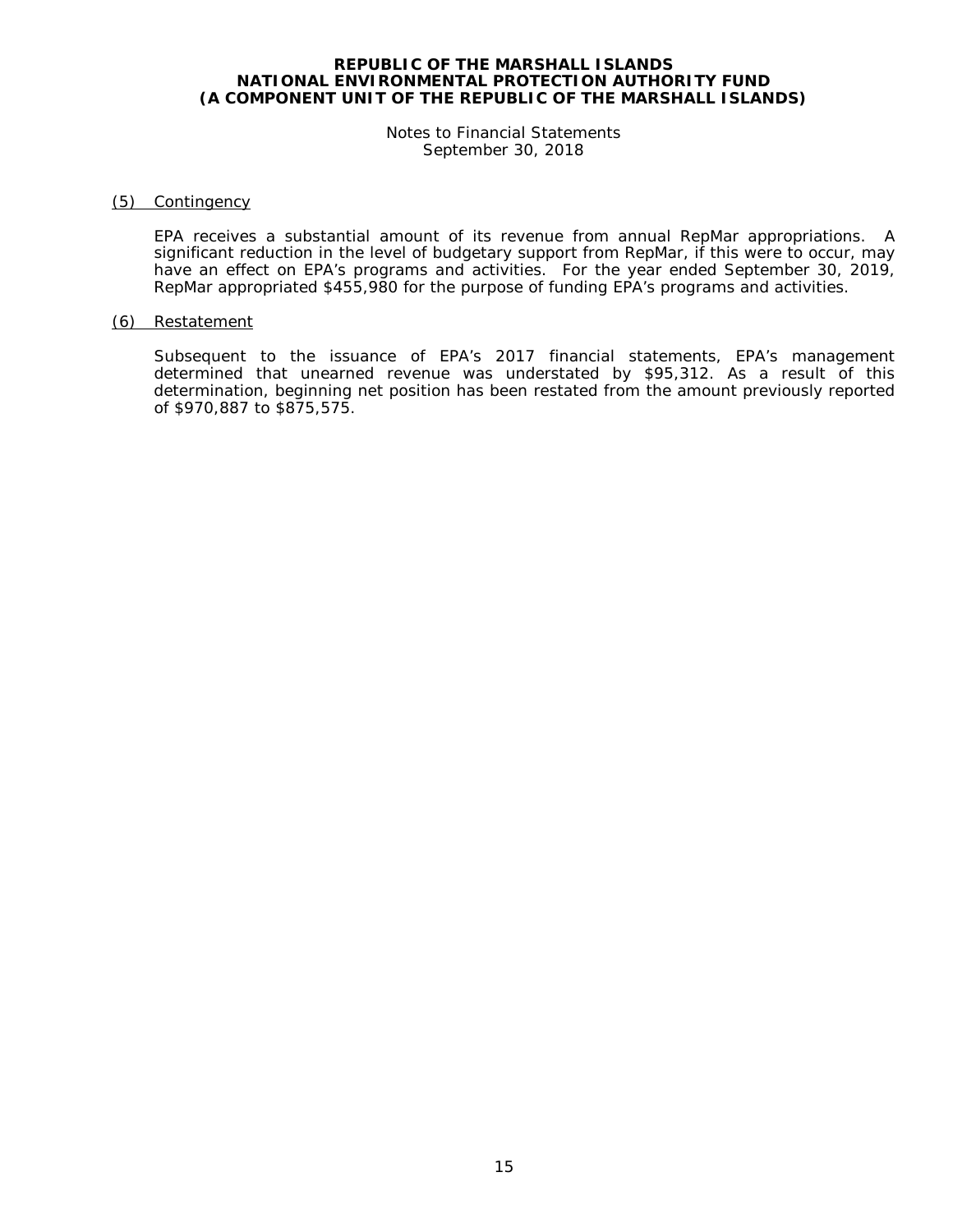Deloitte & Touche LLP 361 South Marine Corps Drive Tamuning, GU 96913-3973 USA

Tel: +1 (671) 646-3884 Fax: +1 (671) 649-4265

www.deloitte.com

#### **INDEPENDENT AUDITORS' REPORT ON INTERNAL CONTROL OVER FINANCIAL REPORTING AND ON COMPLIANCE AND OTHER MATTERS BASED ON AN AUDIT OF FINANCIAL STATEMENTS PERFORMED IN ACCORDANCE WITH** *GOVERNMENT AUDITING STANDARDS*

Board of Directors Republic of the Marshall Islands National Environmental Protection Authority Fund:

We have audited, in accordance with the auditing standards generally accepted in the United States of America and the standards applicable to financial audits contained in *Government Auditing Standards* issued by the Comptroller General of the United States, the financial statements of the Republic of the Marshall Islands National Environmental Protection Authority Fund (EPA), a component unit of the Republic of the Marshall Islands, which comprise the statement of net position as of September 30, 2018, and the related statements of revenues, expenses and changes in net position and of cash flows for the year then ended, and the related notes to the financial statements, and have issued our report thereon dated June 24, 2019.

#### **Internal Control Over Financial Reporting**

In planning and performing our audit of the financial statements, we considered EPA's internal control over financial reporting (internal control) to determine the audit procedures that are appropriate in the circumstances for the purpose of expressing our opinion on the financial statements, but not for the purpose of expressing an opinion on the effectiveness of EPA's internal control. Accordingly, we do not express an opinion on the effectiveness of EPA's internal control.

A *deficiency in internal control* exists when the design or operation of a control does not allow management or employees, in the normal course of performing their assigned functions, to prevent, or detect and correct, misstatements on a timely basis. A *material weakness* is a deficiency, or a combination of deficiencies, in internal control such that there is a reasonable possibility that a material misstatement of the entity's financial statements will not be prevented, or detected and corrected on a timely basis.

Our consideration of internal control was for the limited purpose described in the first paragraph of this section and was not designed to identify all deficiencies in internal control that might be material weaknesses or significant deficiencies. Given these limitations, during our audit we did not identify any deficiencies in internal control that we consider to be material weaknesses. However, material weaknesses may exist that have not been identified.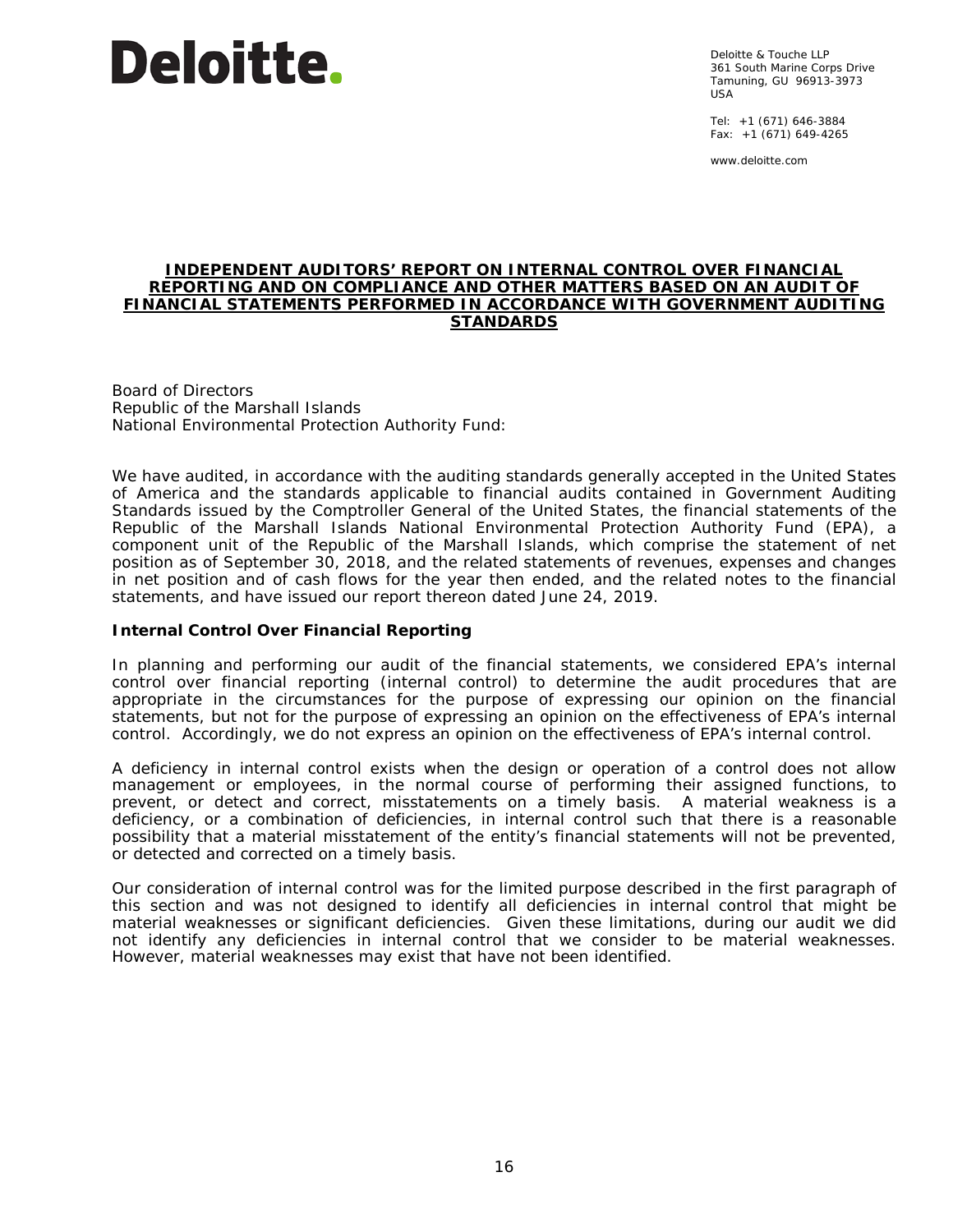# **Compliance and Other Matters**

As part of obtaining reasonable assurance about whether EPA's financial statements are free from material misstatement, we performed tests of its compliance with certain provisions of laws, regulations, contracts, and grant agreements, noncompliance with which could have a direct and material effect on the determination of financial statement amounts. However, providing an opinion on compliance with those provisions was not an objective of our audit, and accordingly, we do not express such an opinion. The results of our tests disclosed no instances of noncompliance or other matters that are required to be reported under *Government Auditing Standards*.

# **Purpose of this Report**

The purpose of this report is solely to describe the scope of our testing of internal control and compliance and the results of that testing, and not to provide an opinion on the effectiveness of the entity's internal control or on compliance. This report is an integral part of an audit performed in accordance with *Government Auditing Standards* in considering the entity's internal control and compliance. Accordingly, this communication is not suitable for any other purpose.

June 24, 2019